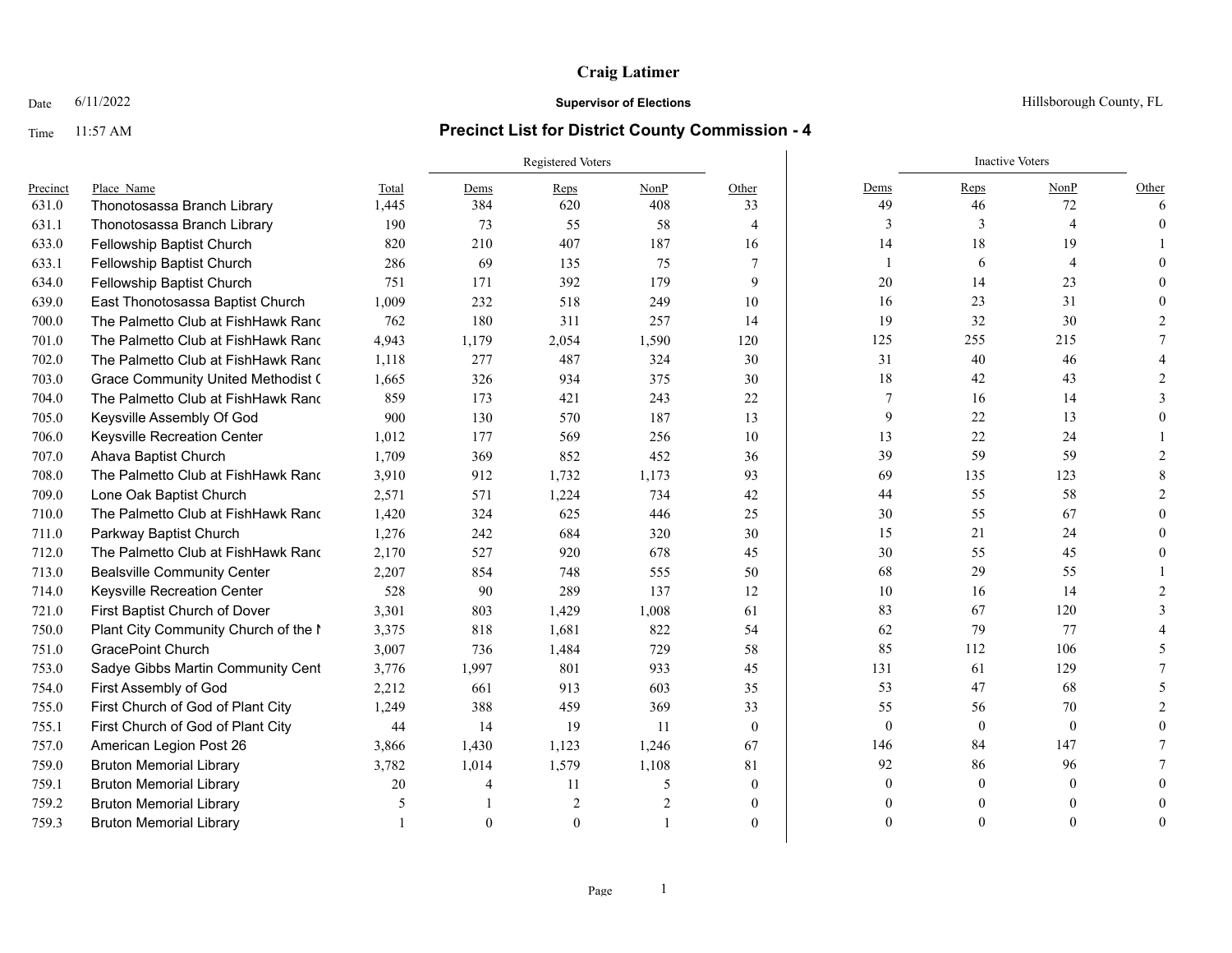### Date  $6/11/2022$  Hillsborough County, FL

|          |                                      |          | Registered Voters |          |          |                |                | <b>Inactive Voters</b> |          |          |
|----------|--------------------------------------|----------|-------------------|----------|----------|----------------|----------------|------------------------|----------|----------|
| Precinct | Place Name                           | Total    | Dems              | Reps     | NonP     | Other          | Dems           | Reps                   | NonP     | Other    |
| 759.4    | <b>Bruton Memorial Library</b>       | $\Omega$ | $\Omega$          | $\Omega$ | $\theta$ | $\theta$       | $\theta$       | $\theta$               | $\theta$ | $\Omega$ |
| 761.0    | <b>Bethany Baptist Church</b>        | 3,627    | 695               | 2,019    | 860      | 53             | 59             | 88                     | 60       |          |
| 763.0    | Hope Lutheran Church                 | 916      | 232               | 380      | 282      | 22             | 29             | 23                     | 31       |          |
| 764.0    | Knights Baptist Church               | 2,661    | 616               | 1,337    | 674      | 34             | 59             | 69                     | 64       |          |
| 765.0    | Knights Baptist Church               | 2,027    | 354               | 1,105    | 536      | 32             | $20\,$         | 69                     | 46       |          |
| 767.0    | Springhead Civic Center              | 2,602    | 713               | 1,150    | 700      | 39             | 51             | 51                     | 55       |          |
| 769.0    | Hope Lutheran Church                 | 2,017    | 376               | 1,150    | 458      | 33             | 27             | 62                     | 41       |          |
| 769.1    | Hope Lutheran Church                 |          | $\theta$          |          | $\theta$ | $\theta$       | $\mathbf{0}$   | $\theta$               |          |          |
| 769.2    | Hope Lutheran Church                 | $\Omega$ | $\theta$          |          | $\theta$ | $\overline{0}$ | $\Omega$       | $\theta$               | $\Omega$ |          |
| 769.3    | Hope Lutheran Church                 | 3        |                   |          |          | $\theta$       | $\mathbf{0}$   | $\theta$               | $\theta$ |          |
| 801.0    | Winthrop Barn Theatre                | 2,401    | 787               | 818      | 729      | 67             | 82             | 66                     | 56       |          |
| 802.0    | Overflow Church                      | 2,028    | 617               | 780      | 596      | 35             | 49             | 53                     | 54       |          |
| 803.0    | Overflow Church                      | 936      | 282               | 365      | 275      | 14             | 27             | 34                     | 39       |          |
| 804.0    | Presbyterian Church of Bloomingdale  | 4,062    | 1,212             | 1,620    | 1,168    | 62             | 120            | 178                    | 141      |          |
| 805.0    | Overflow Church                      | 1,527    | 367               | 761      | 373      | 26             | $28\,$         | 42                     | 19       |          |
| 805.1    | Overflow Church                      | 191      | 39                | 93       | 52       | 7              | 3              | 3                      | 5        |          |
| 806.0    | <b>Bloomingdale Golf Club</b>        | 2,332    | 557               | 1,100    | 635      | 40             | 42             | 101                    | 80       |          |
| 807.0    | Bloomingdale Youth Sports Associatio | 832      | 180               | 349      | 285      | 18             | $27\,$         | 32                     | 26       |          |
| 808.0    | Bloomingdale Youth Sports Associatio | 1,897    | 577               | 746      | 540      | 34             | 66             | 64                     | 51       |          |
| 809.0    | <b>Bloomingdale Regional Library</b> | 367      | 102               | 151      | 103      | 11             | 8              | 17                     | 16       |          |
| 809.1    | <b>Bloomingdale Regional Library</b> | 283      | 68                | 133      | 78       | $\overline{4}$ | $\overline{4}$ | 6                      | 6        |          |
| 810.0    | <b>Bell Shoals Baptist Church</b>    | 2,479    | 718               | 1,064    | 654      | 43             | 46             | 66                     | 52       |          |
| 810.1    | <b>Bell Shoals Baptist Church</b>    | 162      | 60                | 48       | 51       | 3              | $\,$ 8 $\,$    | $\overline{4}$         | 5        |          |
| 811.0    | <b>Bell Shoals Baptist Church</b>    | 1,404    | 378               | 613      | 390      | 23             | 28             | 26                     | 26       |          |
| 812.0    | <b>Bell Shoals Baptist Church</b>    | 659      | 156               | 339      | 144      | 20             | 12             | 16                     | 16       |          |
| 813.0    | <b>Centerpoint Church</b>            | 3,414    | 959               | 1,492    | 897      | 66             | 93             | 117                    | 85       |          |
| 813.1    | <b>Centerpoint Church</b>            | 1,408    | 414               | 612      | 356      | 26             | 45             | 53                     | 51       |          |
| 814.0    | <b>River Hills Country Club</b>      | 2,380    | 448               | 1,288    | 600      | 44             | 33             | 110                    | 64       |          |
| 815.0    | Centerpoint Church                   | 1,154    | 289               | 551      | 296      | 18             | 12             | 35                     | 28       |          |
| 816.0    | Pleasant Grove Assembly of God       | 1,953    | 486               | 921      | 510      | 36             | 43             | 78                     | 62       |          |
| 817.0    | Centerpoint Church                   | 3,856    | 1,037             | 1,617    | 1,114    | 88             | 76             | 101                    | 119      |          |
| 817.1    | <b>Centerpoint Church</b>            | 195      | 53                | 97       | 43       | $\overline{2}$ | 3              |                        | 5        |          |
| 818.0    | Victory Baptist Church of Brandon    | 472      | 96                | 258      | 111      | $\overline{7}$ | $\overline{7}$ | 8                      | 11       | $\Omega$ |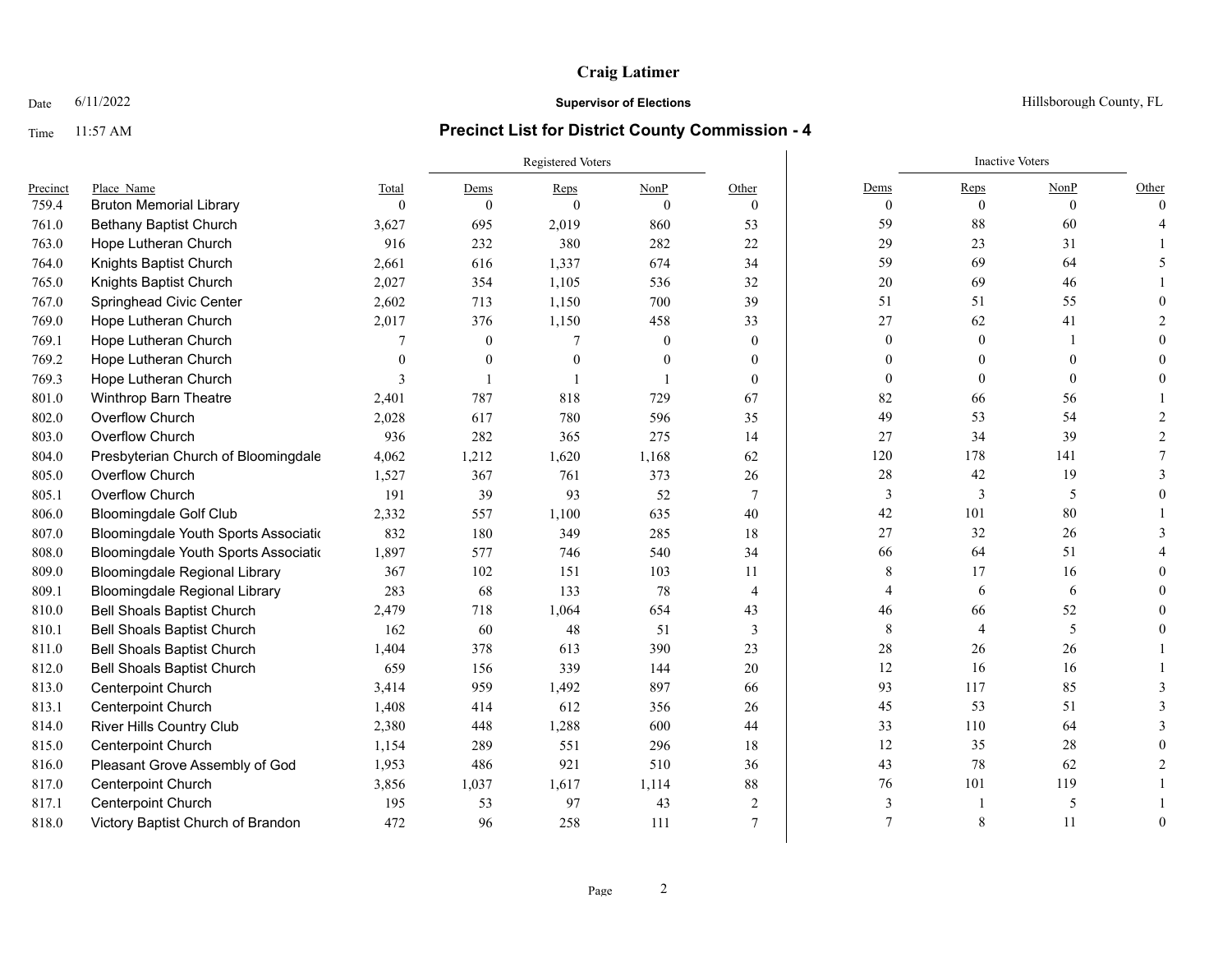### Date  $6/11/2022$  Hillsborough County, FL

|          |                                      |       |       | Registered Voters |       |                | <b>Inactive Voters</b> |                |        |                |
|----------|--------------------------------------|-------|-------|-------------------|-------|----------------|------------------------|----------------|--------|----------------|
| Precinct | Place Name                           | Total | Dems  | Reps              | NonP  | Other          | Dems                   | Reps           | NonP   | Other          |
| 819.0    | <b>Strawberry Ridge</b>              | 1,150 | 310   | 545               | 274   | 21             | 29                     | 44             | 15     | $\overline{2}$ |
| 820.0    | Victory Baptist Church of Brandon    | 5,944 | 1,809 | 2,197             | 1,839 | 99             | 187                    | 168            | 200    | 11             |
| 821.0    | Apostles Lutheran Church             | 5,189 | 1,778 | 1,775             | 1,536 | 100            | 195                    | 139            | 213    | 11             |
| 821.1    | Apostles Lutheran Church             | 525   | 146   | 160               | 209   | 10             | 10                     | 11             | 10     | $\Omega$       |
| 821.2    | Apostles Lutheran Church             | 233   | 85    | 67                | 79    | $\overline{2}$ | 12                     | 6              | 14     |                |
| 822.0    | <b>Strawberry Ridge</b>              | 254   | 99    | 69                | 78    | 8              | $\mathfrak{Z}$         | 5              | 5      |                |
| 825.0    | <b>Brandon Christian Church</b>      | 341   | 104   | 129               | 99    | 9              | 9                      | 7              | 14     |                |
| 827.0    | Christ Community Church of Brandon   | 4,167 | 1,323 | 1,630             | 1,135 | 79             | 97                     | 95             | 102    |                |
| 851.0    | Limona Village Chapel United Method  | 3,448 | 1,225 | 1,132             | 1,013 | 78             | 130                    | 109            | 151    |                |
| 856.0    | Cornerstone Baptist Church           | 2,667 | 870   | 1,018             | 742   | 37             | 75                     | 63             | 90     |                |
| 858.0    | <b>Brandon Community Center</b>      | 1,480 | 535   | 443               | 472   | 30             | 81                     | 35             | 85     |                |
| 858.1    | <b>Brandon Community Center</b>      | 183   | 45    | 89                | 46    | 3              |                        | -1             | 5      | $\Omega$       |
| 859.0    | Cornerstone Baptist Church           | 2,025 | 693   | 648               | 639   | 45             | 82                     | 35             | 95     |                |
| 860.0    | First United Methodist of Seffner    | 1,499 | 552   | 486               | 429   | 32             | 41                     | 38             | 42     |                |
| 862.0    | First Call Church                    | 269   | 59    | 131               | 76    | $\mathfrak{Z}$ | 8                      | 14             | $20\,$ |                |
| 863.0    | Holy Innocents Episcopal Church      | 996   | 360   | 361               | 252   | 23             | 41                     | 31             | 40     |                |
| 867.0    | <b>First Call Church</b>             | 4,534 | 1,398 | 1,600             | 1,469 | 67             | 129                    | 126            | 164    |                |
| 867.1    | <b>First Call Church</b>             | 922   | 297   | 333               | 283   | 9              | 34                     | 40             | 35     |                |
| 868.0    | Holy Innocents Episcopal Church      | 1,797 | 627   | 602               | 538   | 30             | 46                     | 29             | 51     |                |
| 869.0    | Bay Life Church                      | 1,640 | 560   | 626               | 420   | 34             | 40                     | 35             | 44     |                |
| 871.0    | First United Methodist of Seffner    | 3,034 | 1,047 | 1,115             | 819   | 53             | 51                     | 84             | 83     |                |
| 871.1    | First United Methodist of Seffner    | 408   | 106   | 205               | 88    | 9              | 6                      | $\overline{7}$ | $10\,$ |                |
| 875.0    | Bay Life Church                      | 4,411 | 1,457 | 1,553             | 1,334 | 67             | 108                    | 100            | 127    |                |
| 876.0    | Bay Life Church                      | 1,787 | 538   | 676               | 542   | 31             | 46                     | 41             | 51     |                |
| 876.1    | Bay Life Church                      | 167   | 64    | 46                | 54    | $\overline{3}$ | $\overline{4}$         | 3              | 3      | $\Omega$       |
| 879.0    | Bay Area Church Of Christ            | 4,368 | 1,613 | 1,378             | 1,305 | 72             | 144                    | 102            | 148    | 14             |
| 886.0    | <b>Mango Recreation Center</b>       | 1,156 | 427   | 365               | 346   | 18             | 27                     | 30             | 48     | $\mathcal{D}$  |
| 888.0    | <b>Mango Recreation Center</b>       | 352   | 135   | 92                | 118   | 7              | 18                     | 7              | 13     |                |
| 890.0    | Higginbotham Park                    | 209   | 76    | 81                | 51    | $\mathbf{1}$   | $\overline{4}$         | 12             | 6      |                |
| 891.0    | New Hope United Methodist Church I   | 1,416 | 345   | 730               | 315   | 26             | 27                     | 29             | 35     |                |
| 892.0    | First Thonotosassa Missionary Baptis | 1,771 | 352   | 938               | 460   | 21             | 23                     | 39             | 42     |                |
| 893.0    | Higginbotham Park                    | 789   | 310   | 225               | 239   | 15             | 20                     | 22             | 34     |                |
| 894.0    | <b>Higginbotham Park</b>             | 117   | 67    | 21                | 27    | $\overline{2}$ | 6                      |                | 5      |                |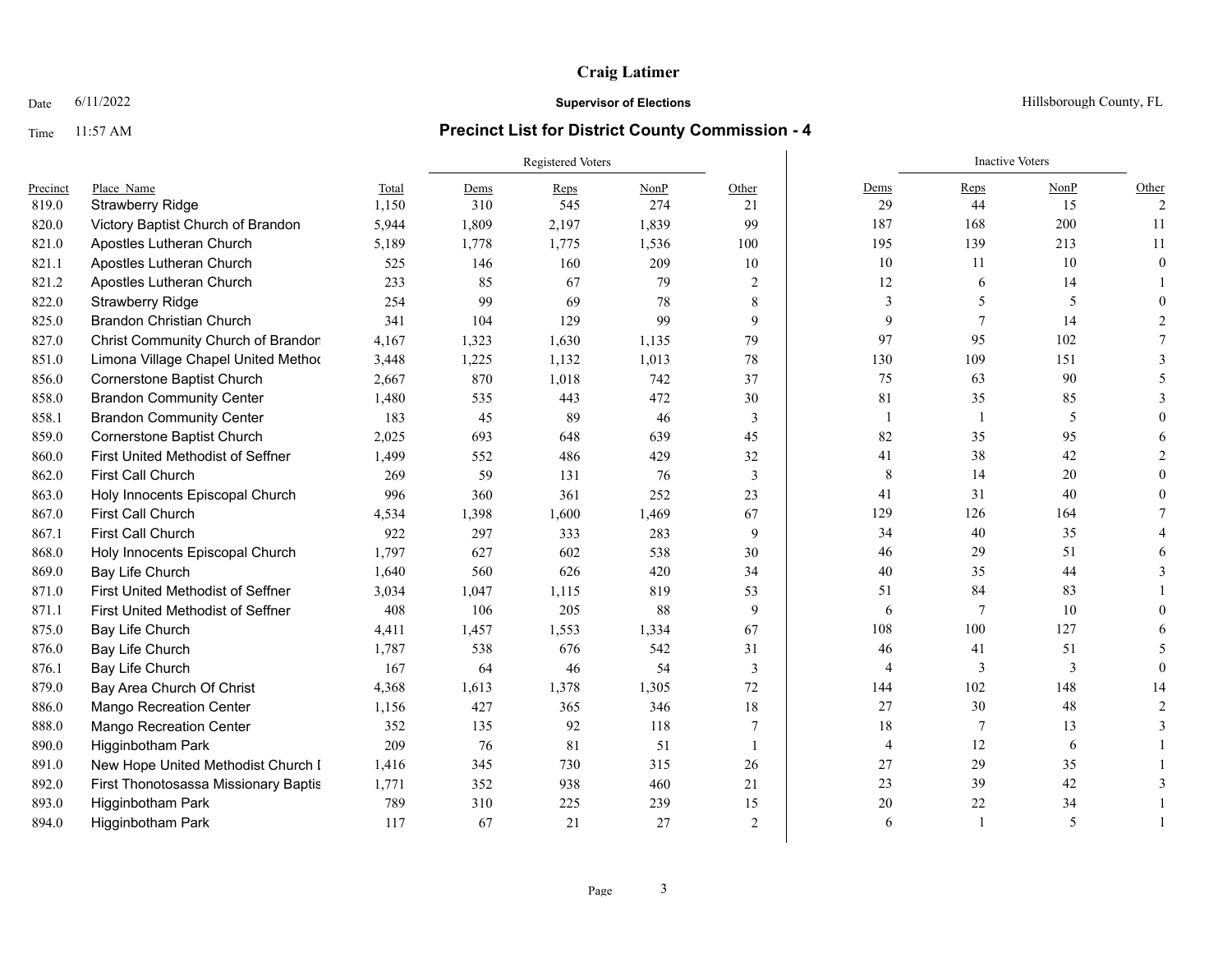### Date  $6/11/2022$  Hillsborough County, FL

|          |                                     |       | Registered Voters |          |                |                | <b>Inactive Voters</b> |                |                |          |
|----------|-------------------------------------|-------|-------------------|----------|----------------|----------------|------------------------|----------------|----------------|----------|
| Precinct | Place Name                          | Total | Dems              | Reps     | NonP           | Other          | Dems                   | Reps           | NonP           | Other    |
| 895.0    | New Hope United Methodist Church I  | 975   | 203               | 494      | 265            | 13             | 19                     | 21             | 21             |          |
| 901.0    | <b>Ruskin Recreation Center</b>     | 2,582 | 1,012             | 604      | 922            | 44             | 88                     | 54             | 98             | 10       |
| 901.1    | <b>Ruskin Recreation Center</b>     | 61    | 18                | 16       | 26             | -1             |                        | $\theta$       |                |          |
| 901.2    | <b>Ruskin Recreation Center</b>     | 382   | 145               | 100      | 125            | 12             | $\overline{2}$         |                |                |          |
| 901.3    | <b>Ruskin Recreation Center</b>     | 257   | 105               | 60       | 84             | 8              |                        | $\overline{2}$ |                |          |
| 902.0    | <b>Ruskin Recreation Center</b>     | 1,537 | 720               | 339      | 451            | 27             | 63                     | 44             | 64             |          |
| 902.1    | <b>Ruskin Recreation Center</b>     | 8     | -1                | 5        | - 1            | $\overline{1}$ | $\mathbf{0}$           | -1             | $\mathbf{0}$   |          |
| 904.0    | Kings Point Clubhouse               | 2,929 | 928               | 1,211    | 716            | 74             | 64                     | 108            | 49             |          |
| 905.0    | <b>Ruskin Recreation Center</b>     | 694   | 157               | 300      | 227            | 10             | 14                     | 14             | 37             |          |
| 906.0    | <b>Sun Towers</b>                   | 442   | 161               | 192      | 82             | $\tau$         | 10                     | 29             | 11             |          |
| 907.0    | God's Missionary Church             | 1,287 | 255               | 702      | 303            | 27             | 28                     | 41             | 27             |          |
| 908.0    | Kings Point Clubhouse               | 3,829 | 1,152             | 1,649    | 943            | 85             | 72                     | 103            | 64             |          |
| 909.0    | Sun City Center Community Hall      | 3,818 | 992               | 1,850    | 898            | 78             | 63                     | 103            | 54             |          |
| 910.0    | Wimauma Community Church of God     | 535   | 144               | 223      | 155            | 13             | $\overline{4}$         | 22             | 24             |          |
| 911.0    | South Hillsborough Elks Lodge #2672 | 1,339 | 324               | 572      | 408            | 35             | 31                     | 60             | 43             |          |
| 912.0    | South Hillsborough Elks Lodge #2672 | 318   | 89                | 136      | 87             | 6              | 5                      | 13             | $\overline{4}$ |          |
| 913.0    | Wimauma Community Church of God     | 5,808 | 1,932             | 1,999    | 1,766          | 111            | 150                    | 98             | 157            |          |
| 913.1    | Wimauma Community Church of God     | 1,322 | 587               | 290      | 408            | 37             | 29                     | 23             | 29             |          |
| 913.2    | Wimauma Community Church of God     | 1,082 | 342               | 398      | 310            | 32             | $\overline{4}$         | 12             | 9              |          |
| 913.3    | Wimauma Community Church of God     | 770   | 290               | 218      | 245            | 17             | 11                     | 18             | 12             |          |
| 913.4    | Wimauma Community Church of God     | 417   | 142               | 84       | 186            | 5              | $\overline{2}$         | $\theta$       | 5              |          |
| 913.5    | Wimauma Community Church of God     | 5     | $\overline{0}$    | 3        | $\overline{2}$ | $\mathbf{0}$   | 0                      |                |                |          |
| 917.0    | <b>Thatcher Civic Center</b>        | 427   | 59                | 232      | 124            | 12             |                        | 6              | 6              |          |
| 918.0    | The Palmetto Club at FishHawk Rand  | 806   | 127               | 480      | 187            | 12             | 10                     | 30             | 15             |          |
| 919.0    | <b>Balm Civic Center</b>            | 1,211 | 275               | 579      | 335            | 22             | 14                     | 40             | 36             |          |
| 919.1    | <b>Balm Civic Center</b>            | 363   | 89                | 124      | 140            | 10             | $\overline{2}$         |                |                |          |
| 919.2    | <b>Balm Civic Center</b>            | 3     | $\overline{2}$    | $\theta$ | -1             | $\mathbf{0}$   | $\theta$               | $\mathbf{0}$   | $\Omega$       |          |
| 921.0    | Sun City Center Florida Room        | 2,085 | 630               | 906      | 504            | 45             | 44                     | 89             | 45             |          |
| 922.0    | St Anne Catholic Church             | 271   | 38                | 150      | 72             | 11             | 5                      | 8              | 8              |          |
| 923.0    | St Anne Catholic Church             | 1,168 | 375               | 392      | 374            | 27             | 43                     | 38             | 64             |          |
| 924.0    | St Anne Catholic Church             | 854   | 339               | 232      | 268            | 15             | 21                     | 25             | 28             |          |
| 925.0    | St. Andrews Presbyterian Church     | 1,086 | 278               | 530      | 243            | 35             | 26                     | 40             | 24             |          |
| 926.0    | <b>Balm Civic Center</b>            | 210   | 45                | 100      | 60             | 5              | 10                     | 8              | 15             | $\Omega$ |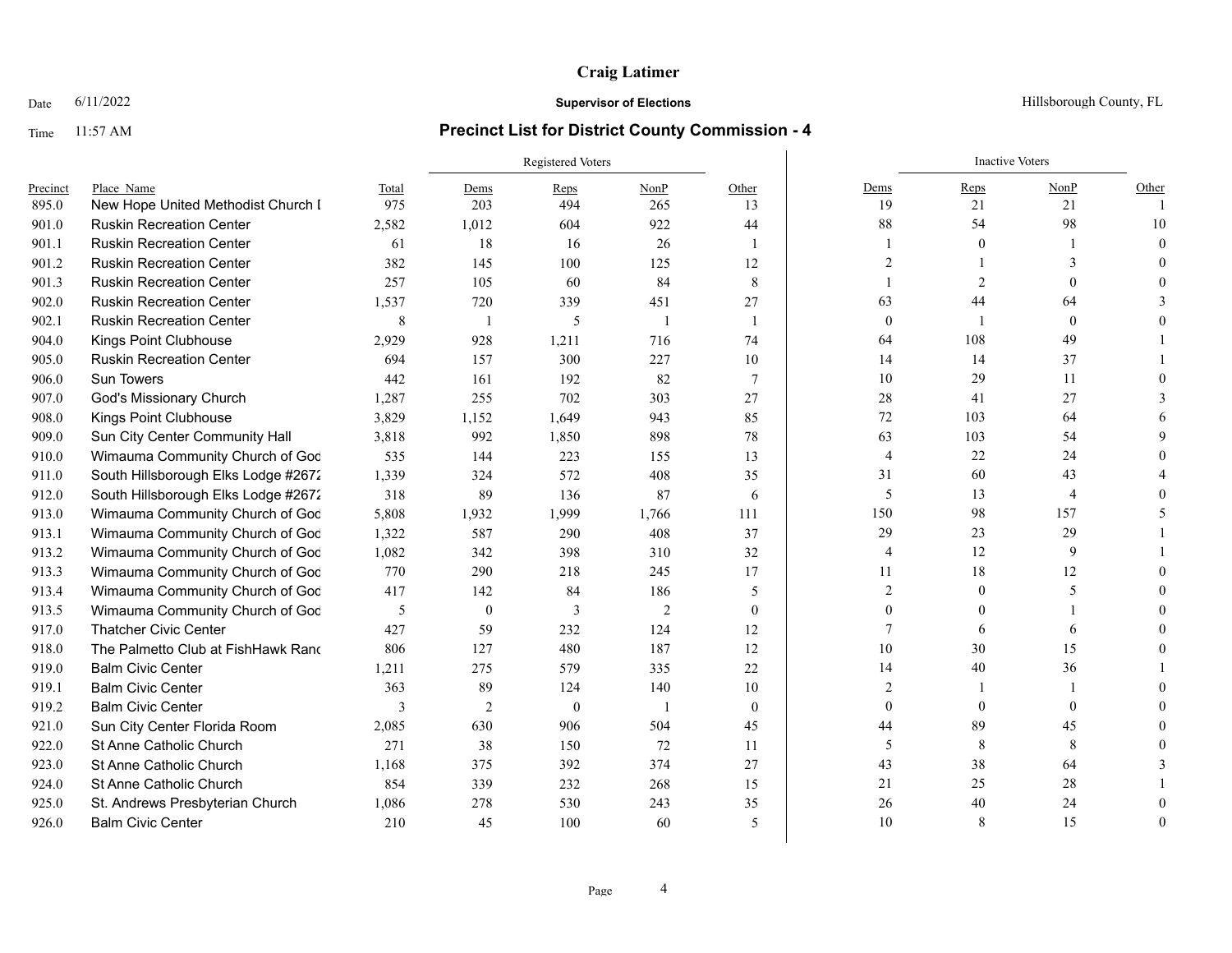### Date  $6/11/2022$  Hillsborough County, FL

|          |                                      |                  |                  | Registered Voters |                |                |                | <b>Inactive Voters</b> |                  |                          |
|----------|--------------------------------------|------------------|------------------|-------------------|----------------|----------------|----------------|------------------------|------------------|--------------------------|
| Precinct | Place Name                           | Total            | Dems             | Reps              | NonP           | Other          | Dems           | Reps                   | NonP             | Other                    |
| 927.0    | Freedom Plaza                        | 577              | 153              | 314               | 106            | $\overline{4}$ | 8              | 20                     | 6                | $\theta$                 |
| 928.0    | Chulavista Landings                  | 831              | 205              | 356               | 245            | 25             | $22\,$         | 32                     | 27               |                          |
| 929.0    | <b>Trinity Baptist Church</b>        | 3,771            | 1,015            | 1,823             | 850            | 83             | 76             | 139                    | 69               |                          |
| 930.0    | <b>Waterset Clubhouse</b>            | 2,162            | 750              | 678               | 680            | 54             | 82             | 66                     | 90               |                          |
| 931.0    | Calvary Lutheran Church              | 1,015            | 308              | 412               | 275            | 20             | 20             | 33                     | 27               |                          |
| 931.1    | Calvary Lutheran Church              | $\boldsymbol{0}$ | $\theta$         | $\overline{0}$    | $\theta$       | $\theta$       | $\mathbf{0}$   | $\mathbf{0}$           | $\mathbf{0}$     |                          |
| 932.0    | Calvary Lutheran Church              | 3,275            | 1,451            | 696               | 1,058          | 70             | 142            | 74                     | 160              |                          |
| 932.1    | Calvary Lutheran Church              | 1,491            | 620              | 343               | 496            | 32             | 57             | 48                     | 53               |                          |
| 932.2    | Calvary Lutheran Church              | 549              | 238              | 104               | 198            | 9              | 18             | 12                     | 20               |                          |
| 932.3    | Calvary Lutheran Church              | 514              | 198              | 111               | 193            | 12             | 10             | 7                      | 10               |                          |
| 932.4    | Calvary Lutheran Church              | $\overline{2}$   | $\mathbf{1}$     | $\mathbf{0}$      | $\overline{1}$ | $\theta$       | $\mathbf{0}$   | $\theta$               | $\mathbf{0}$     |                          |
| 933.0    | Calvary Lutheran Church              | 1,252            | 358              | 477               | 376            | 41             | 8              | 9                      | 10               |                          |
| 933.1    | Calvary Lutheran Church              | 364              | 140              | 103               | 111            | 10             |                |                        | $\overline{2}$   |                          |
| 933.2    | Calvary Lutheran Church              | 325              | 82               | 155               | 82             | 6              | 7              | 7                      | 8                |                          |
| 934.0    | <b>Waterset Clubhouse</b>            | 2,789            | 795              | 1,110             | 800            | 84             | 48             | 78                     | 97               |                          |
| 935.0    | St Anne Catholic Church              | 2,075            | 503              | 895               | 637            | 40             | 55             | 67                     | $80\,$           |                          |
| 935.1    | <b>St Anne Catholic Church</b>       | 713              | 271              | 186               | 236            | 20             | 4              | 7                      | 5                |                          |
| 936.0    | St Anne Catholic Church              | 2,214            | 409              | 1,239             | 509            | 57             | 44             | 73                     | 54               |                          |
| 937.0    | Apollo Beach Recreation Center       | 2,718            | 518              | 1,497             | 648            | 55             | 42             | 98                     | 65               |                          |
| 939.0    | Apollo Beach Campus of Bell Shoals   | 3,640            | 949              | 1,618             | 987            | 86             | 94             | 132                    | 104              |                          |
| 939.1    | Apollo Beach Campus of Bell Shoals   | 2                | $\mathbf{0}$     | $\overline{c}$    | $\overline{0}$ | $\mathbf{0}$   | $\mathbf{0}$   | $\mathbf{0}$           | $\boldsymbol{0}$ |                          |
| 941.0    | Apollo Beach Recreation Center       | 1,729            | 285              | 942               | 453            | 49             | 37             | 69                     | 43               |                          |
| 942.2    | <b>Gardenville Recreation Center</b> |                  | $\boldsymbol{0}$ | -1                | $\mathbf{0}$   | $\mathbf{0}$   | $\mathbf{0}$   | $\mathbf{0}$           | $\boldsymbol{0}$ |                          |
| 948.0    | Chulavista Landings                  | 1,206            | 313              | 442               | 424            | 27             | 31             | 34                     | 42               |                          |
| 948.1    | Chulavista Landings                  | 454              | 222              | 75                | 142            | 15             | 11             | 13                     | 10               |                          |
| 950.0    | <b>Balm Civic Center</b>             | 1,696            | 647              | 489               | 518            | 42             | 23             | 34                     | 39               |                          |
| 950.1    | <b>Balm Civic Center</b>             | 3,064            | 961              | 983               | 1,044          | 76             | 55             | 60                     | 60               |                          |
| 950.2    | <b>Balm Civic Center</b>             | 50               | 15               | 13                | 22             | $\theta$       | $\mathbf{0}$   | -1                     | -1               |                          |
| 951.0    | Redeemer Presbyterian Church         | 1,446            | 433              | 585               | 403            | 25             | 27             | 54                     | 52               |                          |
| 951.1    | Redeemer Presbyterian Church         | 472              | 102              | 260               | 100            | 10             | 11             | 10                     | $\tau$           |                          |
| 952.0    | <b>Riverview Civic Center</b>        | 2,342            | 650              | 1,032             | 608            | 52             | 60             | 67                     | 67               |                          |
| 952.1    | <b>Riverview Civic Center</b>        | 138              | 34               | 66                | 35             | $\overline{3}$ | $\overline{3}$ | $\overline{4}$         | $\overline{1}$   |                          |
| 953.0    | <b>Riverview Civic Center</b>        | 2,982            | 906              | 1,193             | 818            | 65             | 80             | 99                     | 105              | $\overline{\phantom{0}}$ |